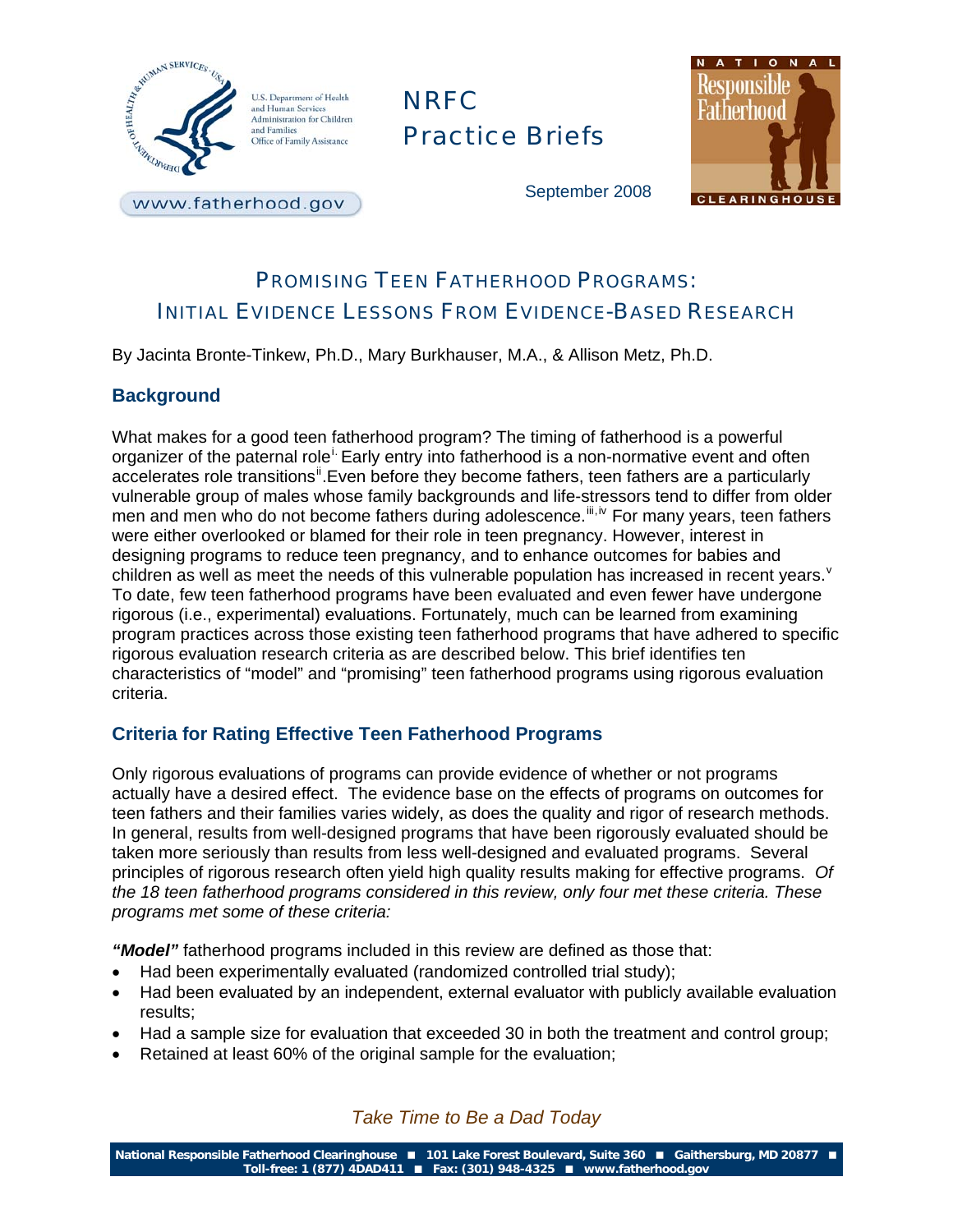



- Had at least one outcome that was positively changed by 10% and;
- Had at least one outcome with a substantial effect size that was statistically significant at the 0.05 level.

*"Promising"* teen fatherhood programs included in this review:

- Used quasi-experimental design (comparison group);
- Had been evaluated by an independent, external evaluator with publicly available evaluation results;
- Had a sample size that exceeded 15 in both the treatment and control group;
- Retained at least 50% of the original sample for the evaluation;
- Had at least one outcome that was positively changed by 5% and;
- Had at least one outcome with a substantial effect size that was statistically significant at the 0.10 level.

#### **Ten Promising Practices of "model" and "promising" Teen Fatherhood Programs**

Eighteen fatherhood programs were assessed and, of these, one was identified as a "model" program and three as "promising" programs. These programs shared 10 common features. These features reflect different aspects of teaching and the particular content of programs. There is no evidence to suggest which combination of these characteristics contributed to the overall success of these programs, nor is there evidence that each program had each of these characteristics. Effective teen fatherhood programs:

- 1. Partnered with community organizations such as schools, pre-natal clinics and programs for teen mothers to help recruit and engage teen fathers
- 2. Had program staff develop one-on-one relationships with teen fathers, either in small groups, through individual case management, or through mentoring services
- 3. Offered a comprehensive array of services to teen fathers that went beyond only parenting information
- 4. Began with a theoretical program model and used theories of change or logic models that were effective with adolescent parents
- 5. Delivered services in engaging and interactive ways.
- 6. Conducted needs assessments and/or used participant feedback to provide teen fathers the services they wanted
- 7. Hired professionals who were experienced, empathetic, enthusiastic, wellconnected in the community, and carefully matched to participants
- 8. Incorporated teaching methods and materials that were appropriate for teen fathers and their culture and age.
- 9. Used an incentive with teen fathers and their families
- 10. Mentored teen fathers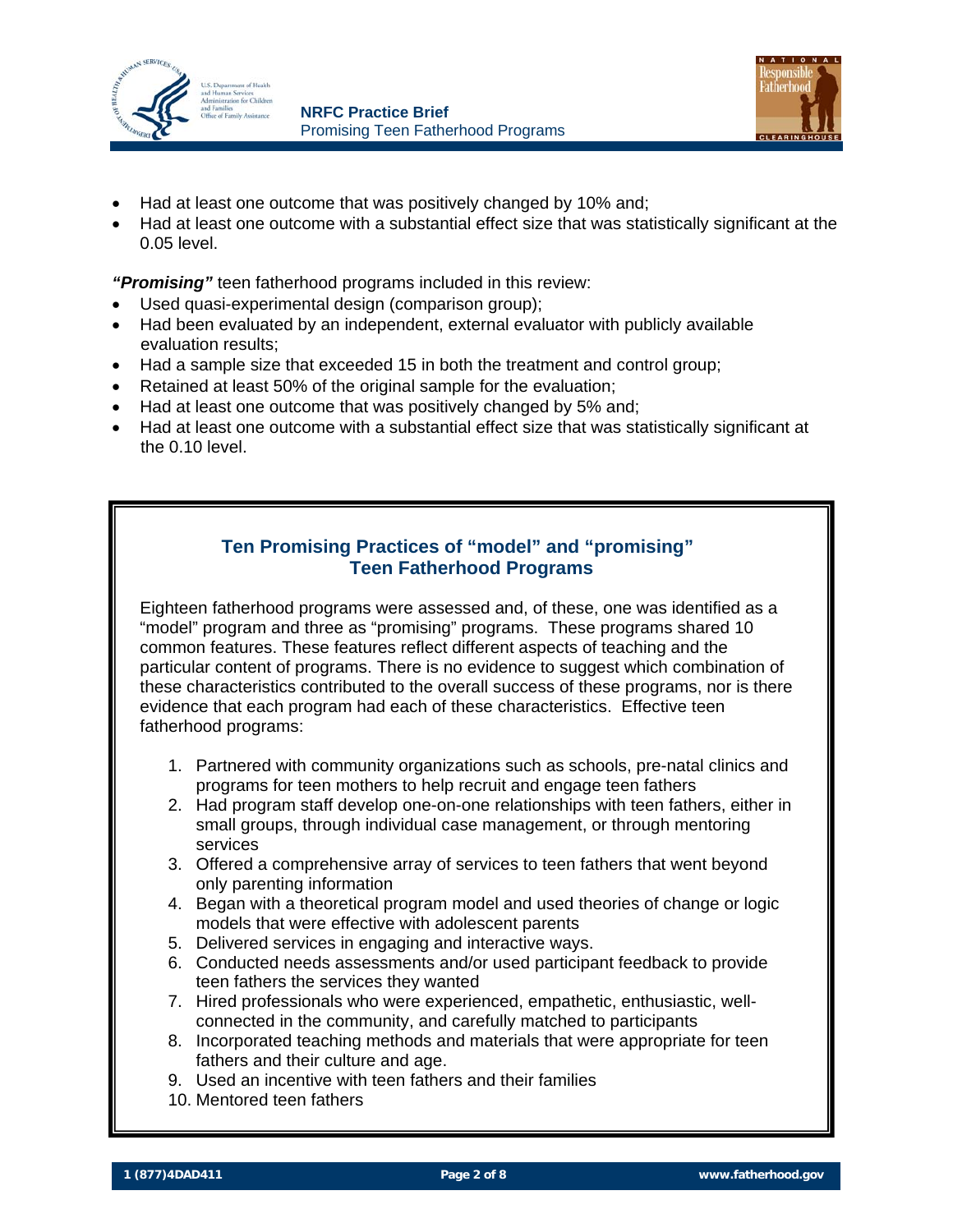



#### **Promising Practice #1. Effective programs partnered with community organizations such as schools, pre-natal clinics and programs for teen mothers to help recruit and engage teen fathers.**

Three of the four "model" and "promising" teen fatherhood programs partnered with a wide variety of community agencies (e.g., prenatal clinics, support programs for teen mothers, schools) in an effort to recruit fathers.

- The *Respecting and Protecting Our Relationships* program recruited at eleven sites (four community based organizations and seven alternative schools) in order to attract eligible teen couples to the program.
- Some "model" and "promising" programs partnered with community organizations in order to access a specific expertise (e.g., mentoring) or physical resources (e.g., better facilities). *STEP-UP* formally partnered with the Valley Big Brothers/Big Sisters (VBB/BS) because of VBB/BS's expertise in providing mentoring services to young men.

#### **Promising Practice #2. Effective programs had program staff develop one-on-one relationships with teen fathers, either in small groups, through individual case management, or through mentoring services.**

Three of the four "model" and "promising" programs worked closely with each teen participant. This one-on-one work often allowed programs to create individualized service plans to meet the needs of teen fathers.

- Each participant in the *Young Dads* program worked closely with a case worker who helped participants to recognize their strengths and talents, find work, and who served as a major source of emotional support.
- Mentors and case managers in the *STEP-UP* program were able to overcome young fathers' initial mistrust of authority figures through the development of close personal relationships.
- The small size of the groups in *Respecting and Protecting Our Relationships* helped to create a safe environment in which parenting teen couples felt more comfortable sharing intimate stories.

#### **Promising Practice #3. Effective programs offered a comprehensive array of services to teen fathers that went beyond only parenting information.**

There is evidence to suggest that providing teen fathers with parenting information alone is insufficient to positively impact the lives of teen fathers and their families.  $\sqrt{v}$  Our re[vi](#page-7-1)ew found that three of the four "model" and "promising" teen fatherhood programs offered a comprehensive set of services, including employment, education, and counseling components. Additionally, case managers or social workers working in effective programs knew where in the community to refer participants for services that the program was unable to provide.

• *STEP-UP* offered participants counseling, case management, mentoring, and educational services and supports.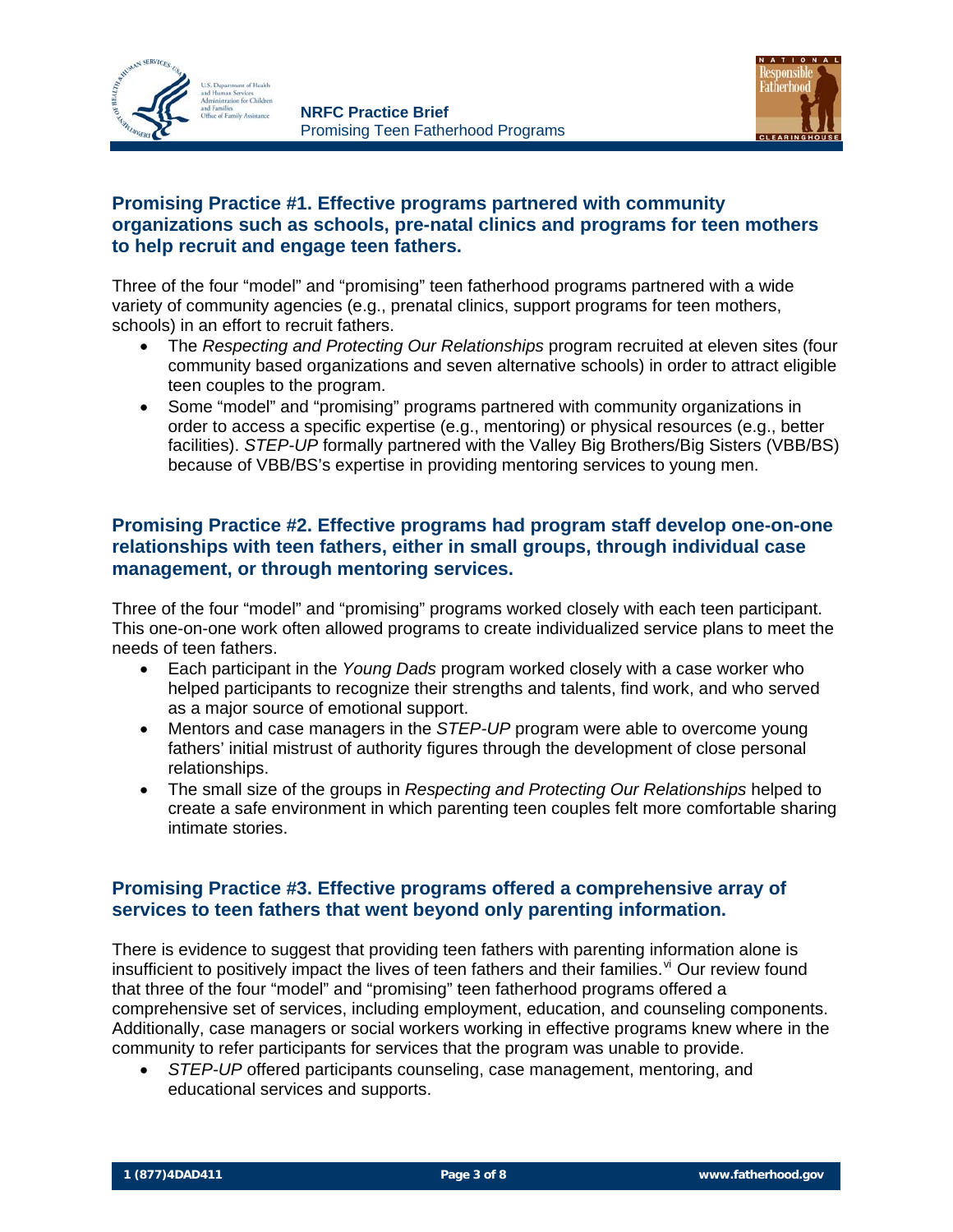



• Although the focus of *Respecting and Protecting Our Relationships* was risky behavior and disease prevention, small group time was also used to discuss the development and maintenance of healthy relationships, romantic and otherwise, and theories of gender and power.

#### **Promising Practice #4. Effective programs began with a theoretical program model and used theories of change or logic models that were effective with adolescent parents.**

Few teen fatherhood programs have been replicated. Among those "model" and "promising" programs reporting positive outcomes, however, two of the four used theoretical perspectives or theories of change and approaches that had been found to be effective in work with adolescent parents.

- The curriculum used in *Respecting and Protecting Our Relationships* included HIV prevention activities from the program *Be Proud! Be Responsible!*<sup>[vii](#page-7-1)</sup> and program activities were integrated and implemented based on a theoretical framework. Vill
- The curriculum used in *A Prenatal Education Intervention* was also developed based on the theories regarding the emotional and educational needs of teenage fathers.<sup> $x$ </sup>

#### **Promising Practice #5. Effective programs delivered services in engaging and interactive ways.**

None of the "model" or "promising" programs for teenage fathers relied solely on a traditional lecture-style presentation of materials. There was a large diversity in the method of delivery of program services across and at times even within programs. Examples included:

- Small and large group discussion (*Respecting and Protecting Our Relationships*, *A Prenatal Education Intervention*);
- "Hands-on" activities such as letter-writing to children (*Respecting and Protecting Our Relationships*) and developing ten-year plans (*Young Dads*);
- Workshops on topics such as avoiding legal hassles and stress management (*STEP-UP*);
- Case management (*Young Dads*);
- Mentoring (*STEP-UP*);
- Audiovisuals aids (*A Prenatal Education Intervention*);
- Skill-building activities (*Respecting and Protecting Our Relationships*); and
- Family-oriented activities (*STEP-UP*).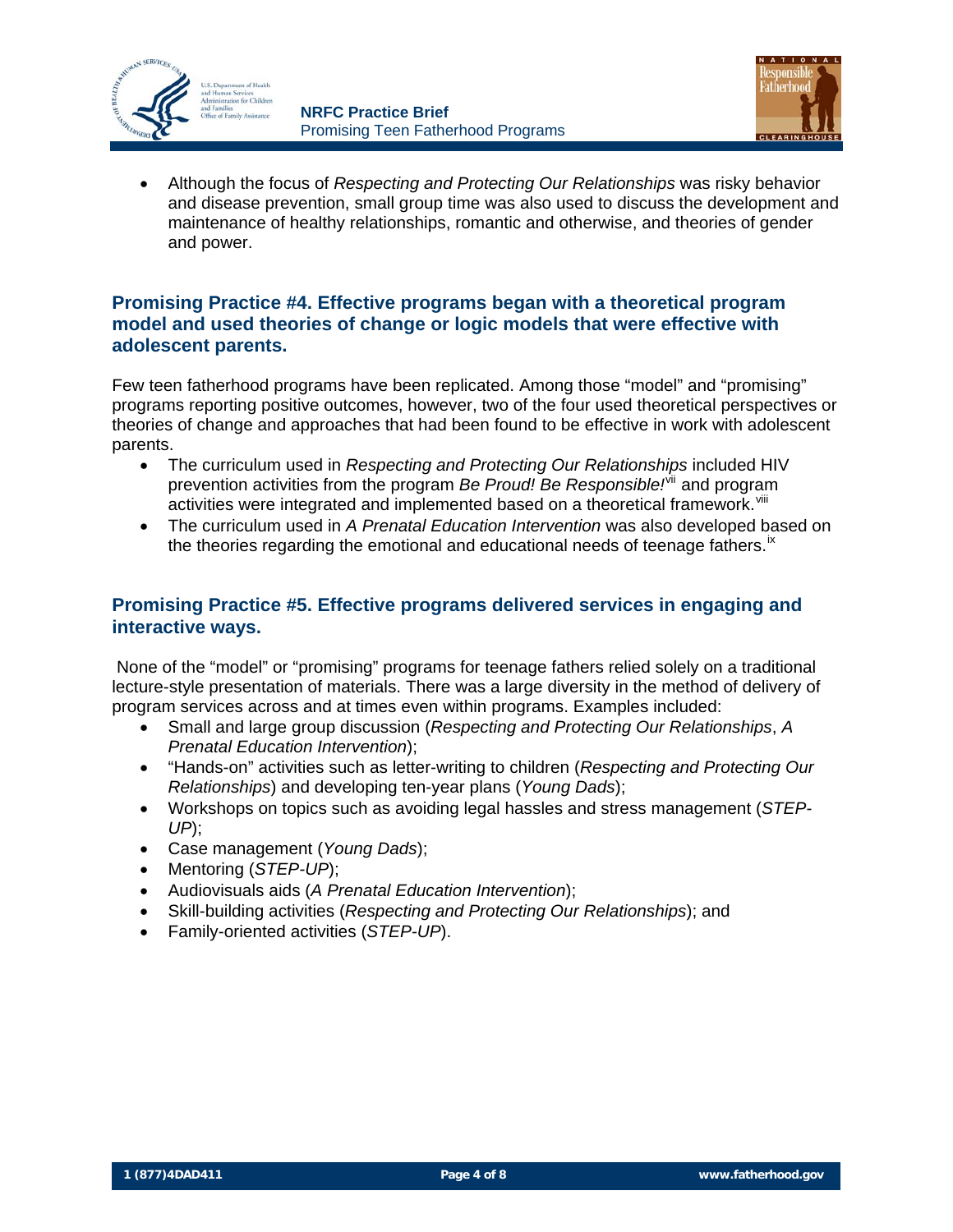



#### **Promising Practice #6. Effective programs conducted needs assessments and/or used participant feedback to provide teen fathers the services they wanted.**

All four "model" and "promising" programs incorporated some level of flexibility in their service delivery that enabled them to tailor their intervention to meet the individual needs of fathers.

- *Young Dads* utilized individualized case management techniques, through which the program was able to identify the specific needs of each father and provide services accordingly.
- Prospective fathers involved with *A Prenatal Education Intervention* were given time at the end of every sessions to discuss individual concerns with the rest of the group.
- Case managers involved in the *STEP-UP* program worked closely with participants to assess and meet their individual needs.
- The *Respecting and Protecting Our Relationships* program held focus groups and interviews before solidifying their curriculum in order to assess the needs of adolescent couples in the community.

#### **Promising Practice #7. Effective programs hired experienced professionals who were experienced, empathetic, enthusiastic, well-connected in the community, and carefully matched to participants.**

- Staff working for all four of the "model" and "promising" programs were usually experienced professionals (e.g., a registered nurse-specialist led the sessions for *A Prenatal Education Intervention*, social workers served as case managers for *Young Dads*). Additionally, experienced Big Brothers/Big Sisters staff prepared volunteer mentors involved with *STEP-UP* to work with young fathers, and mentors were carefully matched with participants.
- Staff and mentors in successful programs "understood" or were empathetic toward the teen fathers whom they served as well as being excited and enthusiastic about the fatherhood program itself.
- In fatherhood programs with an employment component, it was important for at least one staff member to be well-connected in the community in order to help participants find jobs. One of the social workers involved with the *Young Dads* program was successfully able to network with local politicians and business owners in order to help participants find work.

#### **Promising Practice #8. Incorporated teaching methods and materials that were appropriate for teen fathers and their culture and age.**

Our review suggests that "model" and "promising" teen fatherhood programs tailored their materials to meet the needs of teen fathers and their families and programs were culturally sensitive in the provision of the various services and components.

• The *Young Dads* fatherhood program targeted African-American adolescent fathers and used male social workers who were thought to be better equipped to serve young fathers. Staff who engaged fathers were often targeted to be within the same cultural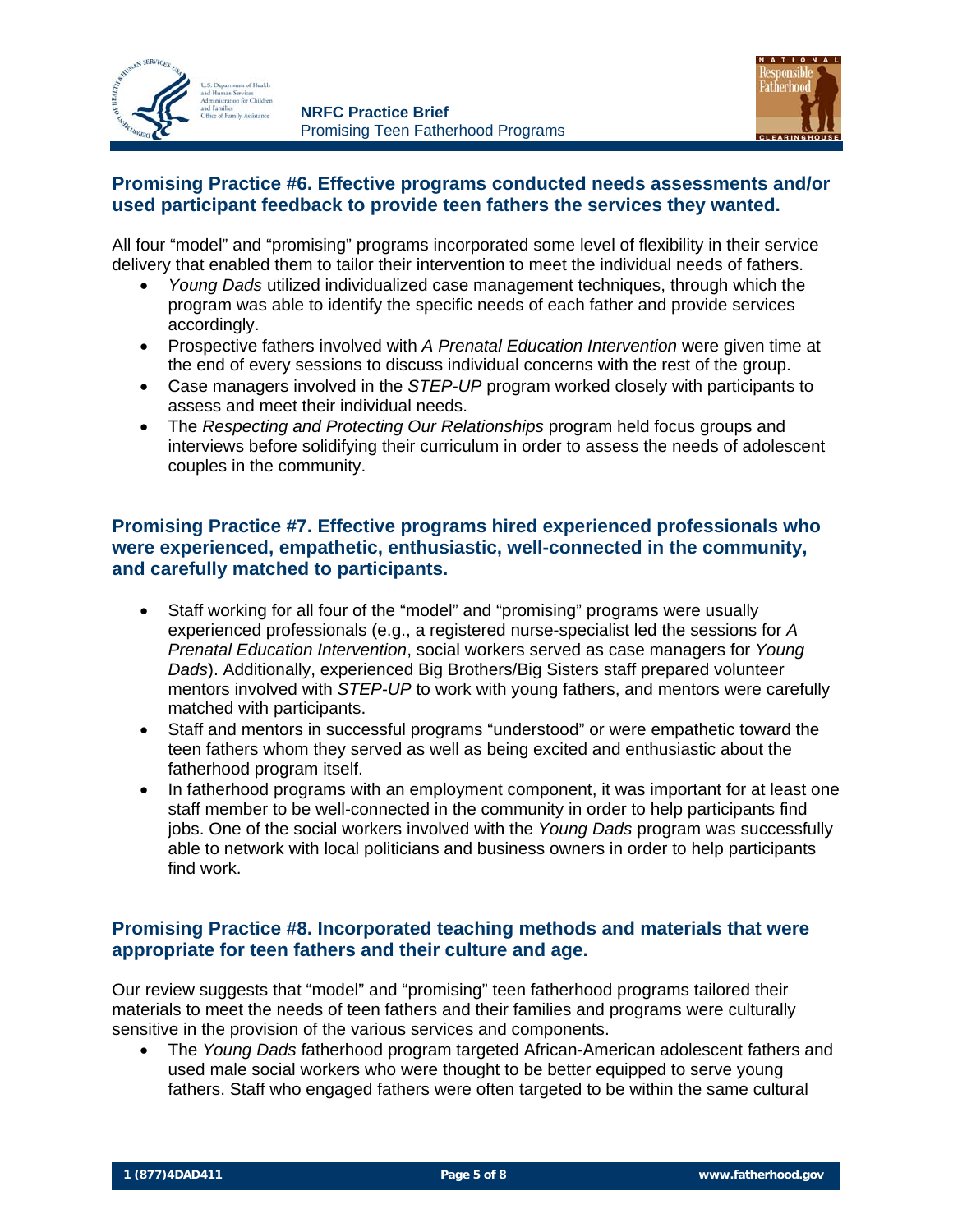



group or from a similar living environment, so that they could better relate to program participants.

• The framework that guided the *Respecting and Protecting Our Relationship* program based its curriculum in culturally rooted concepts and indigenous values of the Chicano, Latino, Hispanic and Native American peoples.

#### **Promising Practice #9. Effective programs used incentives with teen fathers and their families.**

Two of the four "model" and "promising" programs used incentives to motivate teen fathers and their partners to participate.

- *STEP-UP* offered child care and transportation support to participating fathers. Additionally, families were invited to celebratory events, such as the Family Training Camp.
- In addition to holding program sessions close to participants' homes, *Respecting and Protecting our Relationships* also offered child care to participating couples.

#### **Promising Practice #10. Effective programs mentored teen fathers.**

Teen fathers often lack positive role models and have few people to whom they can turn. Two of the four "model and promising" programs provided included a mentoring component.

- *STEP-UP* attempted to address these issues by adding a mentoring component to its programming. Mentors were "empathetic adult men with successful life e[x](#page-7-1)perience"<sup>x</sup> and were either professional case workers or trained volunteers.
- Case workers involved with *Young Dads* were seen by participating fathers not only as someone to turn to in a crisis, but also as role models.

#### **Conclusion**

Because the responsible fatherhood movement is relatively new, rigorous evaluations on teen fatherhood programs are currently limited and only a handful of program evaluations currently exist. For this report, to derive a subset of "model" and "promising" teen fatherhood programs, 18 programs were reviewed and four fit the criteria. It is important to note that the promising practices presented above are suggestions, based upon existing research. We cannot say which combinations of these strategies will work. A more detailed report that provides descriptions of a larger number of teen fatherhood programs mentioned in this brief is available at [www.fatherhood.gov.](http://www.fatherhood.gov/)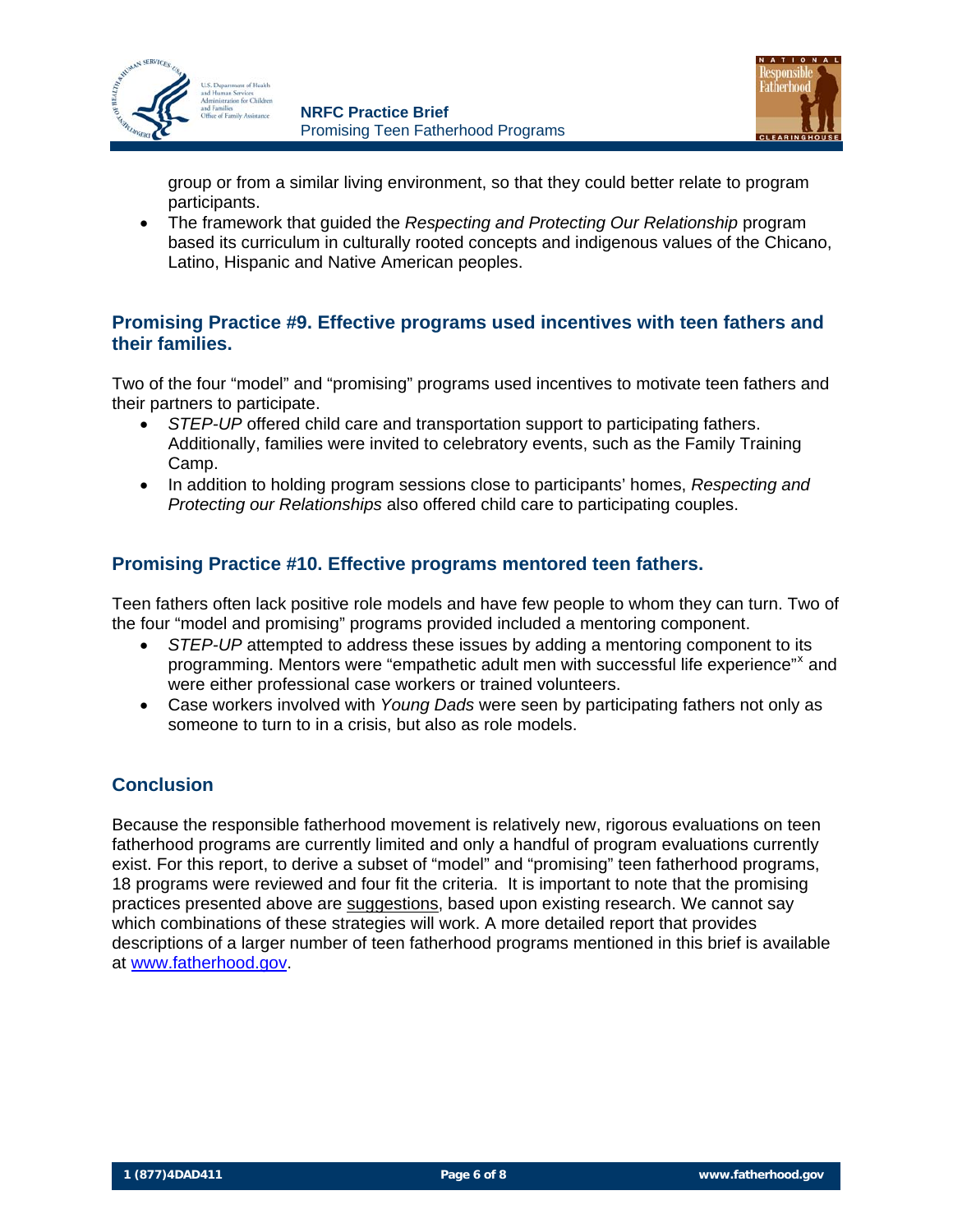



### **"MODEL" AND "PROMISING" PROGRAMS**

#### **"Model" Teen Fatherhood Programs:**

(1) *Young Dads* worked with African American adolescent fathers to help them become more responsible fathers.

Source:

```
Mazza, C. (2002). Young dads: The effects of a parenting program on urban African American 
adolescent fathers. Adolescence, 37(148), 681-693.
```
#### **"Promising" Teen Fatherhood Programs:**

(2) *A Prenatal Education Intervention* worked with unwed, prospective, adolescent fathers to help teach them about human sexuality, pregnancy and prenatal care, labor and delivery, and infant development and care as well as promote supportive behaviors toward the mother and expected infant.

Source:

Westney, O.E., Cole, O.J., & Munford, T.L. (1988). The effects of prenatal education intervention on unwed prospective adolescent fathers. *Journal of Adolescent Health Care, 9*(3), 214-218.

(3) *Respecting and Protecting Our Relationships* worked with inner-city Latino adolescent parenting couples to help them develop and maintain healthy relationships as well as prevent HIV infection.

Source:

Koniak-Griffin, D., Lesser, J., Henneman, T., Huang, R., Huang, X., Tello, J., et al. (2008). HIV prevention for Latino adolescent mothers and their partners. *Western Journal of Nursing Research.* Retrieved May 19, 2008, from http://wjn.sagepub.com Source:

Lesser, J., et al. (2005). Respecting and Protecting our Relationships: A community research HIV prevention program for teen fathers and mothers. *AIDS Education and Prevention, 17*(4), 347- 360.

(4) *STEP-UP: Mentoring for Young Fathers* worked with young fathers to help them

achieve self-sufficiency and effectively take responsibility for their families. Source:

STEP-UP with Mentoring for Young Fathers. Retrieved May 20, 2008, from http://www.acf.hhs.gov/programs/cse/rpt/fth/fth\_b.htm